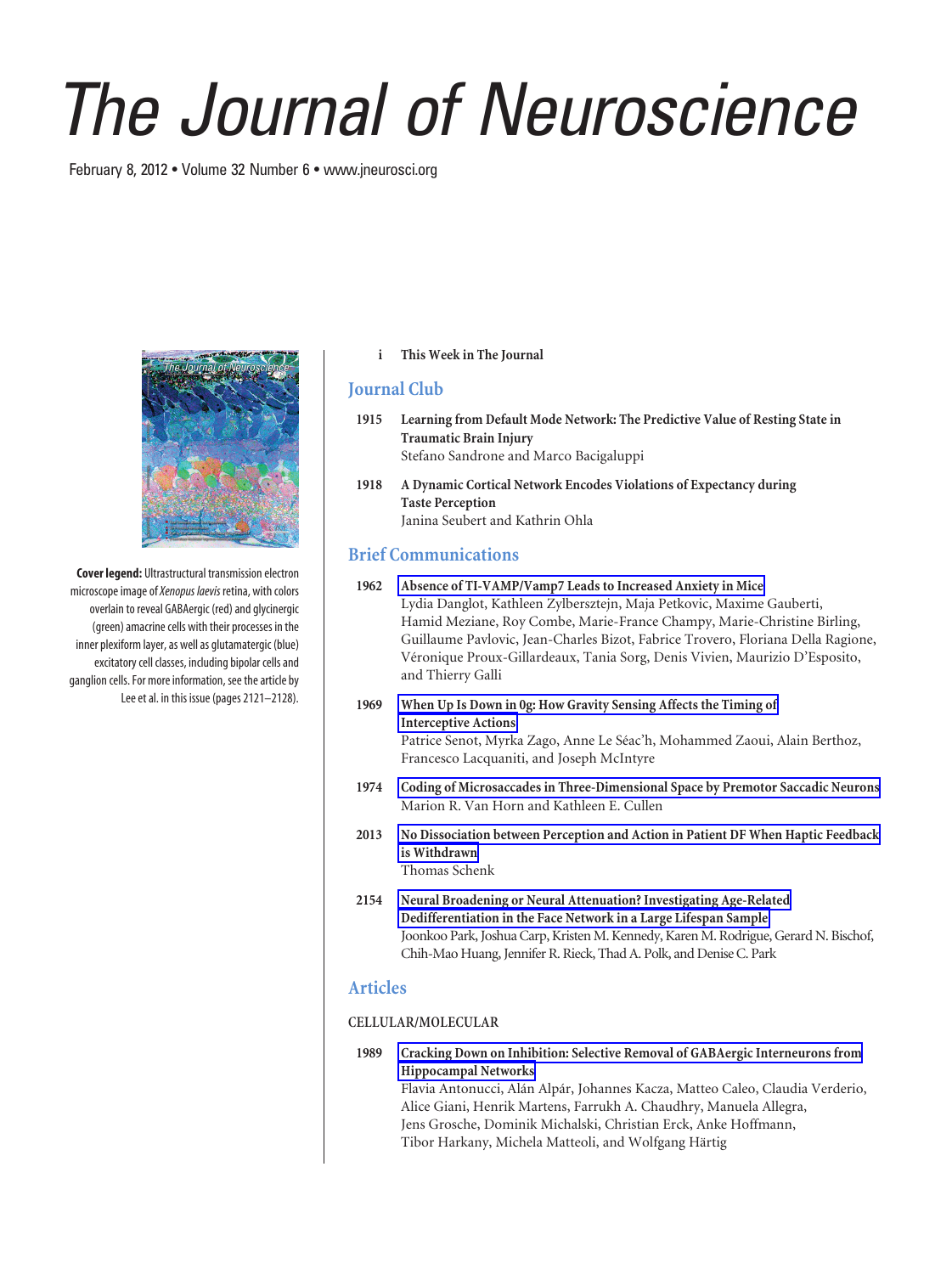| 2018 | Generation of a Pain Memory in the Primary Afferent Nociceptor Triggered by PKC $\varepsilon$<br><b>Activation of CPEB</b><br>Oliver Bogen, Nicole Alessandri-Haber, Carissa Chu, Robert W. Gear,<br>and Jon D. Levine                                                                                                                                                                                                                                                                  |  |
|------|-----------------------------------------------------------------------------------------------------------------------------------------------------------------------------------------------------------------------------------------------------------------------------------------------------------------------------------------------------------------------------------------------------------------------------------------------------------------------------------------|--|
| 2121 | Dysmorphic Photoreceptors in a P23H Mutant Rhodopsin Model of Retinitis<br>Pigmentosa Are Metabolically Active and Capable of Regenerating to Reverse<br><b>Retinal Degeneration</b><br>Damian C. Lee, Felix R. Vazquez-Chona, W. Drew Ferrell, Beatrice M. Tam,<br>Bryan W. Jones, Robert E. Marc, and Orson L. Moritz                                                                                                                                                                 |  |
| 2166 | $Ca^{2+}/cAMP$ -Sensitive Covariation of $I_A$ and $I_H$ Voltage Dependences Tunes Rebound<br><b>Firing in Dopaminergic Neurons</b><br>Julien Amendola, Adele Woodhouse, Marie-France Martin-Eauclaire,<br>and Jean-Marc Goaillard                                                                                                                                                                                                                                                      |  |
| 2227 | Nicotine-Induced Upregulation of Native Neuronal Nicotinic Receptors Is Caused by<br><b>Multiple Mechanisms</b><br>Anitha P. Govind, Heather Walsh, and William N. Green                                                                                                                                                                                                                                                                                                                |  |
|      | DEVELOPMENT/PLASTICITY/REPAIR                                                                                                                                                                                                                                                                                                                                                                                                                                                           |  |
| 2062 | Plasticity of Subventricular Zone Neuroprogenitors in MPTP (1-Methyl-4-Phenyl-<br>1,2,3,6-Tetrahydropyridine) Mouse Model of Parkinson's Disease Involves Cross Talk<br>between Inflammatory and $Wnt/\beta$ -Catenin Signaling Pathways: Functional<br><b>Consequences for Neuroprotection and Repair</b><br>Francesca L'Episcopo, Cataldo Tirolo, Nunzio Testa, Salvatore Caniglia,<br>Maria C. Morale, Michela Deleidi, Maria F. Serapide, Stefano Pluchino,<br>and Bianca Marchetti |  |
| 2100 | Exogenous Leukemia Inhibitory Factor Stimulates Oligodendrocyte Progenitor Cell<br>Proliferation and Enhances Hippocampal Remyelination<br>Benjamin E. Deverman and Paul H. Patterson                                                                                                                                                                                                                                                                                                   |  |
| 2110 | A Phox2- and Hand2-Dependent Hand1 cis-Regulatory Element Reveals a Unique<br>Gene Dosage Requirement for Hand2 during Sympathetic Neurogenesis<br>Joshua W. Vincentz, Nathan J. VanDusen, Andrew B. Fleming, Michael Rubart,<br>Beth A. Firulli, Marthe J. Howard, and Anthony B. Firulli                                                                                                                                                                                              |  |
| 2217 | 5T4 Glycoprotein Regulates the Sensory Input-Dependent Development of a Specific<br>Subtype of Newborn Interneurons in the Mouse Olfactory Bulb<br>Sei-ichi Yoshihara, Hiroo Takahashi, Nobushiro Nishimura, Hiromi Naritsuka,<br>Taichi Shirao, Hirokazu Hirai, Yoshihiro Yoshihara, Kensaku Mori, Peter L. Stern,<br>and Akio Tsuboi                                                                                                                                                  |  |
|      | BEHAVIORAL/SYSTEMS/COGNITIVE                                                                                                                                                                                                                                                                                                                                                                                                                                                            |  |
| 1920 | Serotonin Activates Overall Feeding by Activating Two Separate Neural Pathways in<br>Caenorhabditis elegans<br>Bo-mi Song and Leon Avery                                                                                                                                                                                                                                                                                                                                                |  |
| 1932 | Redundant Catecholamine Signaling Consolidates Fear Memory via Phospholipase C<br>Ming Ouyang, Matthew B. Young, Melissa M. Lestini, Keith Schutsky,<br>and Steven A. Thomas                                                                                                                                                                                                                                                                                                            |  |
| 1953 | Alpha/Beta Oscillations Indicate Inhibition of Interfering Visual Memories<br>Gerd T. Waldhauser, Mikael Johansson, and Simon Hanslmayr                                                                                                                                                                                                                                                                                                                                                 |  |
| 1981 | Posttraining Transcranial Magnetic Stimulation of Striate Cortex Disrupts<br><b>Consolidation Early in Visual Skill Learning</b><br>Peter De Weerd, Joel Reithler, Vincent van de Ven, Marin Been,<br>Christianne Jacobs, and Alexander T. Sack                                                                                                                                                                                                                                         |  |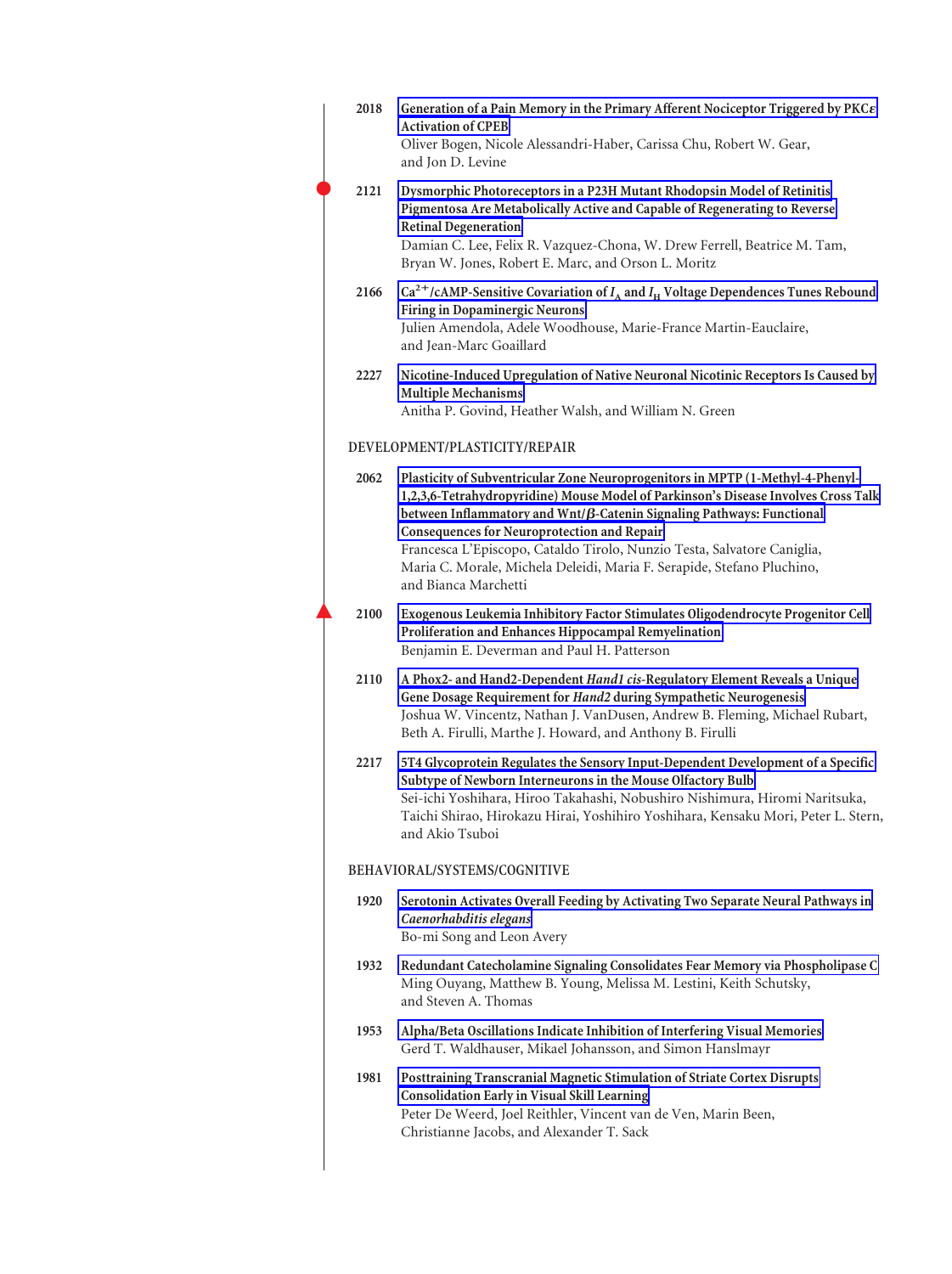| 2027 | Ventral Striatum Encodes Past and Predicted Value Independent of<br><b>Motor Contingencies</b><br>Brandon L. Goldstein, Brian R. Barnett, Gloria Vasquez, Steven C. Tobia,<br>Vadim Kashtelyan, Amanda C. Burton, Daniel W. Bryden,<br>and Matthew R. Roesch                                                                                                                                       |
|------|----------------------------------------------------------------------------------------------------------------------------------------------------------------------------------------------------------------------------------------------------------------------------------------------------------------------------------------------------------------------------------------------------|
| 2051 | Angiotensin Type 1A Receptors in C1 Neurons of the Rostral Ventrolateral Medulla<br>Modulate the Pressor Response to Aversive Stress<br>Daian Chen, Nikola Jancovski, Jaspreet K. Bassi, Thu-Phuc Nguyen-Huu,<br>Yan-Ting Choong, Kesia Palma-Rigo, Pamela J. Davern, Susan B. Gurley,<br>Walter G. Thomas, Geoffrey A. Head, and Andrew M. Allen                                                  |
| 2086 | Pharmacological Blockade of the Cold Receptor TRPM8 Attenuates Autonomic<br>and Behavioral Cold Defenses and Decreases Deep Body Temperature<br>M. Camila Almeida, Tamara Hew-Butler, Renato N. Soriano, Sara Rao,<br>Weiya Wang, Judy Wang, Nuria Tamayo, Daniela L. Oliveira, Tatiane B. Nucci,<br>Prafulla Aryal, Andras Garami, Diana Bautista, Narender R. Gavva,<br>and Andrej A. Romanovsky |
| 2129 | Weak and Nondiscriminative Responses to Conspecifics in the Rat Hippocampus<br>Moritz von Heimendahl, Rajnish P. Rao, and Michael Brecht                                                                                                                                                                                                                                                           |
| 2159 | Hemispheric Asymmetry and Visuo-Olfactory Integration in Perceiving Subthreshold<br>(Micro) Fearful Expressions<br>Emily C. Forscher and Wen Li                                                                                                                                                                                                                                                    |
| 2182 | Reduction of Metabolic Cost during Motor Learning of Arm Reaching Dynamics<br>Helen J. Huang, Rodger Kram, and Alaa A. Ahmed                                                                                                                                                                                                                                                                       |
| 2191 | Remembering to Learn: Independent Place and Journey Coding Mechanisms<br><b>Contribute to Memory Transfer</b><br>Amir S. Bahar and Matthew L. Shapiro                                                                                                                                                                                                                                              |
| 2204 | Dissociation of Response Variability from Firing Rate Effects in Frontal Eye Field<br>Neurons during Visual Stimulation, Working Memory, and Attention<br>Mindy H. Chang, Katherine M. Armstrong, and Tirin Moore                                                                                                                                                                                  |
|      | NEUROBIOLOGY OF DISEASE                                                                                                                                                                                                                                                                                                                                                                            |
| 1942 | Temporal Order Memory Assessed during Spatiotemporal Navigation As a Behavioral<br>Cognitive Marker for Differential Alzheimer's Disease Diagnosis<br>Virginie Bellassen, Kinga Iglói, Leonardo Cruz de Souza, Bruno Dubois,<br>and Laure Rondi-Reig                                                                                                                                               |
| 2002 | Impact of the NGF Maturation and Degradation Pathway on the Cortical Cholinergic<br><b>System Phenotype</b><br>Simon Allard, Wanda C. Leon, Prateep Pakavathkumar, Martin A. Bruno,<br>Alfredo Ribeiro-da-Silva, and A. Claudio Cuello                                                                                                                                                             |
| 2037 | Differential Effects between $\gamma$ -Secretase Inhibitors and Modulators on Cognitive<br>Function in Amyloid Precursor Protein-Transgenic and Nontransgenic Mice<br>Yasuyuki Mitani, Junko Yarimizu, Kyoko Saita, Hiroshi Uchino, Hiroki Akashiba,<br>Yoshitsugu Shitaka, Keni Ni, and Nobuya Matsuoka                                                                                           |
| 2142 | Functional Analysis of VPS41-Mediated Neuroprotection in Caenorhabditis elegans<br>and Mammalian Models of Parkinson's Disease<br>Adam J. Harrington, Talene A. Yacoubian, Sunny R. Slone, Kim A. Caldwell,<br>and Guy A. Caldwell                                                                                                                                                                 |
|      |                                                                                                                                                                                                                                                                                                                                                                                                    |